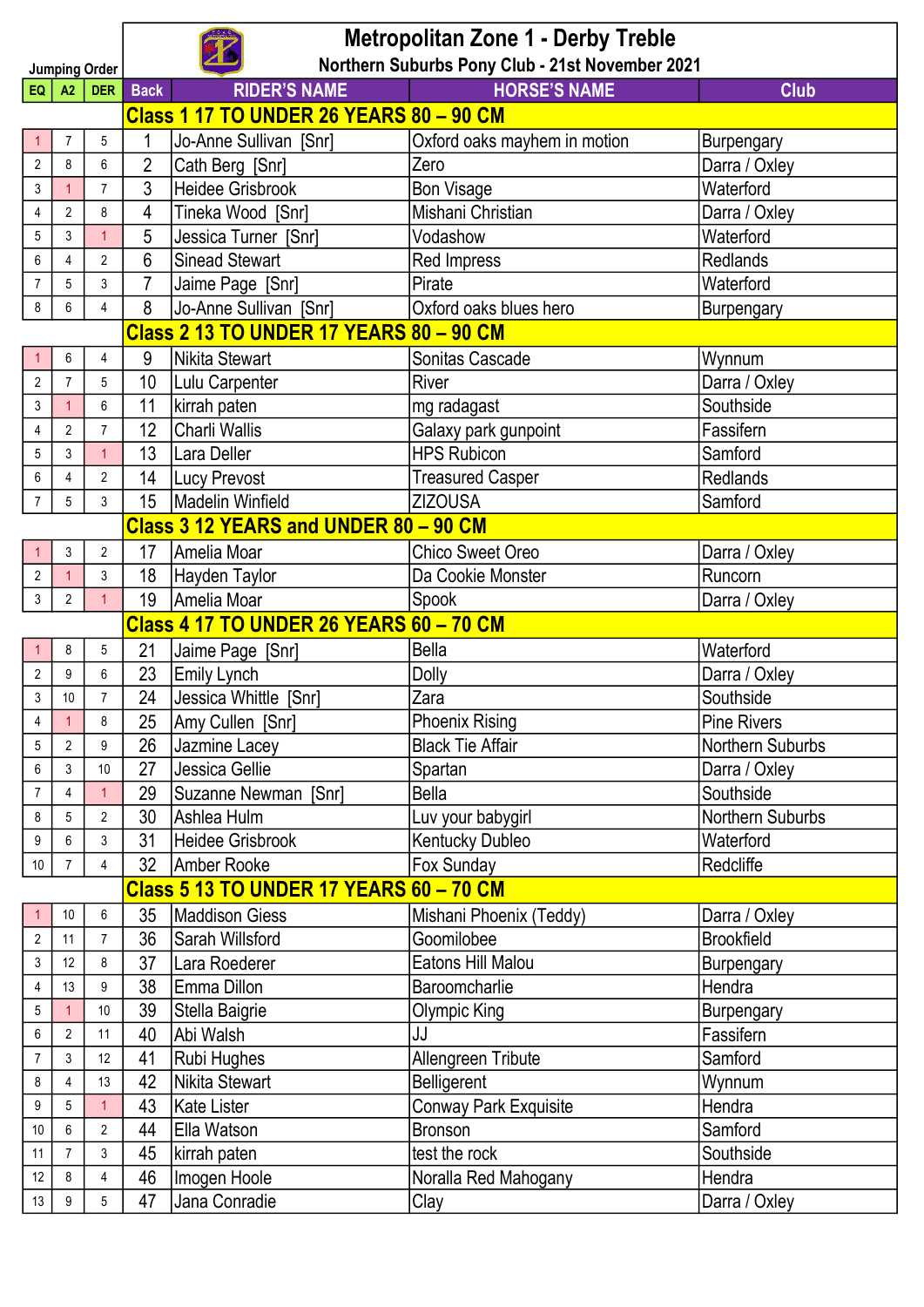| <b>Metropolitan Zone 1 - Derby Treble</b><br>Northern Suburbs Pony Club - 21st November 2021 |                                                                                                                                        |                |                                                                |                                       |                              |                     |  |  |
|----------------------------------------------------------------------------------------------|----------------------------------------------------------------------------------------------------------------------------------------|----------------|----------------------------------------------------------------|---------------------------------------|------------------------------|---------------------|--|--|
| <b>Jumping Order</b>                                                                         |                                                                                                                                        |                |                                                                |                                       |                              |                     |  |  |
|                                                                                              | <b>RIDER'S NAME</b><br><b>HORSE'S NAME</b><br><b>Back</b><br><b>Club</b><br>A2<br>DER  <br>EQ<br>Class 6 12 YEARS and UNDER 60 - 70 CM |                |                                                                |                                       |                              |                     |  |  |
|                                                                                              |                                                                                                                                        |                |                                                                |                                       |                              |                     |  |  |
|                                                                                              | 4                                                                                                                                      | 3              | 50                                                             | Dakota Giess                          | Walk on by (Tuxedo)          | Darra / Oxley       |  |  |
| $\sqrt{2}$                                                                                   | $\overline{1}$                                                                                                                         | $\overline{4}$ | 51                                                             | <b>Isla Taylor</b>                    | Darwin park Energizer        | Burpengary          |  |  |
| 3                                                                                            | $\overline{2}$                                                                                                                         | $\mathbf{1}$   | 52                                                             | Charlotte Papa                        | <b>Diesel</b>                | Samford             |  |  |
|                                                                                              | Hamin Michelle Lee<br>Quamby Park Star Show<br>3<br>$\overline{2}$<br>53<br>Wynnum<br>$\pmb{4}$                                        |                |                                                                |                                       |                              |                     |  |  |
| Class 7 17 TO UNDER 26 YEARS 30 - 50 CM                                                      |                                                                                                                                        |                |                                                                |                                       |                              |                     |  |  |
|                                                                                              | 7                                                                                                                                      | 5              | 22                                                             | Morgen Douglas                        | <b>Titanium Diamonds</b>     | Darra / Oxley       |  |  |
| $\sqrt{2}$                                                                                   | 8                                                                                                                                      | 6              | 56                                                             | Alex Parkinson [Snr]                  | <b>AlPar Limited Edition</b> | <b>Pine Rivers</b>  |  |  |
| 3                                                                                            | $\mathbf{1}$                                                                                                                           | $\overline{7}$ | 57                                                             | Sophie Christison                     | Skibbereen Neat AZ           | Samford             |  |  |
| 4                                                                                            | $\overline{2}$                                                                                                                         | 8              | 58                                                             | Jazmine Lacey                         | Super Keen                   | Northern Suburbs    |  |  |
| 5                                                                                            | 3                                                                                                                                      | $\mathbf{1}$   | 59                                                             | Kelly Prevost [Snr]                   | Pegasus Park Emrys           | <b>Redlands</b>     |  |  |
| 6                                                                                            | 4                                                                                                                                      | $\overline{2}$ | Clover fields of Gold<br>Morgen Douglas<br>28<br>Darra / Oxley |                                       |                              |                     |  |  |
| $\overline{7}$                                                                               | 5                                                                                                                                      | 3              | 60                                                             | Ian Christison [Snr]                  | Mostly Red                   | Samford             |  |  |
| $\bf 8$                                                                                      | 6                                                                                                                                      | 4              | My Dad Angus<br>61<br>Bianca Lim<br>Northern Suburbs           |                                       |                              |                     |  |  |
|                                                                                              | <b>Class 8 13 TO UNDER 17 YEARS 30 - 50 CM</b>                                                                                         |                |                                                                |                                       |                              |                     |  |  |
|                                                                                              | $\overline{7}$                                                                                                                         | $\overline{4}$ | 64                                                             | Mia Gilmour                           | Romeo                        | Hendra              |  |  |
| $\overline{c}$                                                                               | 8                                                                                                                                      | 5              | 65                                                             | Eloise Curran                         | Poppy                        | Hendra              |  |  |
| 3                                                                                            | $\boldsymbol{9}$                                                                                                                       | $6\phantom{a}$ | 66                                                             | Bella Davidson                        | <b>Ritzy Concert</b>         | Southside           |  |  |
| $\pmb{4}$                                                                                    | $\mathbf{1}$                                                                                                                           | $\overline{7}$ | 67                                                             | <b>Kate Rowan</b>                     | Rocky                        | <b>Redlands</b>     |  |  |
| 5                                                                                            | $\overline{2}$                                                                                                                         | 8              | 68                                                             | Anabella Wardle                       | warrior Princess             | Hendra              |  |  |
| 6                                                                                            | 3                                                                                                                                      | 9              | 69                                                             | <b>Caitlin Scott</b>                  | Lolly                        | <b>Redlands</b>     |  |  |
| $\overline{7}$                                                                               | 4                                                                                                                                      | $\mathbf{1}$   | 70                                                             | Mirabella Heaton                      | ollie                        | Hendra              |  |  |
| 8                                                                                            | 5                                                                                                                                      | $\overline{2}$ | 71                                                             | Abbi Stirling                         | <b>Star Dust Destiny</b>     | Hendra              |  |  |
| $\boldsymbol{9}$                                                                             | 6                                                                                                                                      | 3              | 72                                                             | <b>Fleur Pearson</b>                  | Seleena                      | Northern Suburbs    |  |  |
|                                                                                              |                                                                                                                                        |                |                                                                | Class 9 12 YEARS and UNDER 30 - 50 CM |                              |                     |  |  |
|                                                                                              | 10                                                                                                                                     | $\overline{7}$ | 75                                                             | Isla Taylor                           | Lil sax                      | Burpengary          |  |  |
| $\overline{2}$                                                                               | 11                                                                                                                                     | 8              | 76                                                             | Annie Hughes                          | Niarla Poetry in Motion      | Samford             |  |  |
| 3                                                                                            | 12                                                                                                                                     | 9              | 77<br><b>Charlie Hatfield</b>                                  |                                       | Destined to Be               | Samford             |  |  |
| 4                                                                                            | $\mathbf{1}$                                                                                                                           | 10             | 78                                                             | Chelsea Christison                    | Opal                         | Runcorn             |  |  |
| 5                                                                                            | $\overline{2}$                                                                                                                         | 11             | 79                                                             | <b>Lilly May</b>                      | PT Spirit                    | Samford             |  |  |
| 6                                                                                            | 3                                                                                                                                      | 12             | 80                                                             | <b>Chloe Corkery</b>                  | Matilda My Darlin            | Samford             |  |  |
| 7                                                                                            | 4                                                                                                                                      |                | 81                                                             | Eva Newman                            | Pacific View Manhattan       | Southside           |  |  |
| 8                                                                                            | 5                                                                                                                                      | $\overline{2}$ | 82                                                             | <b>Frankie Corkery</b>                | Mischievous Jack<br>Samford  |                     |  |  |
| 9                                                                                            | 6                                                                                                                                      | 3              | 83                                                             | <b>Willow Patton</b>                  | Rocky                        | Gumdale             |  |  |
| 10                                                                                           | $\overline{7}$                                                                                                                         | $\overline{4}$ | 84                                                             | <b>Isla McPherson</b>                 | Sparky                       | Northern Suburbs    |  |  |
| 11                                                                                           | 8                                                                                                                                      | 5              | 85                                                             | <b>Charlie Hatfield</b>               | Loralla Showgirl             | Samford             |  |  |
| 12                                                                                           | 9                                                                                                                                      | 6              | 86                                                             | Maya Wakerley                         | Leo                          | <b>Albany Creek</b> |  |  |